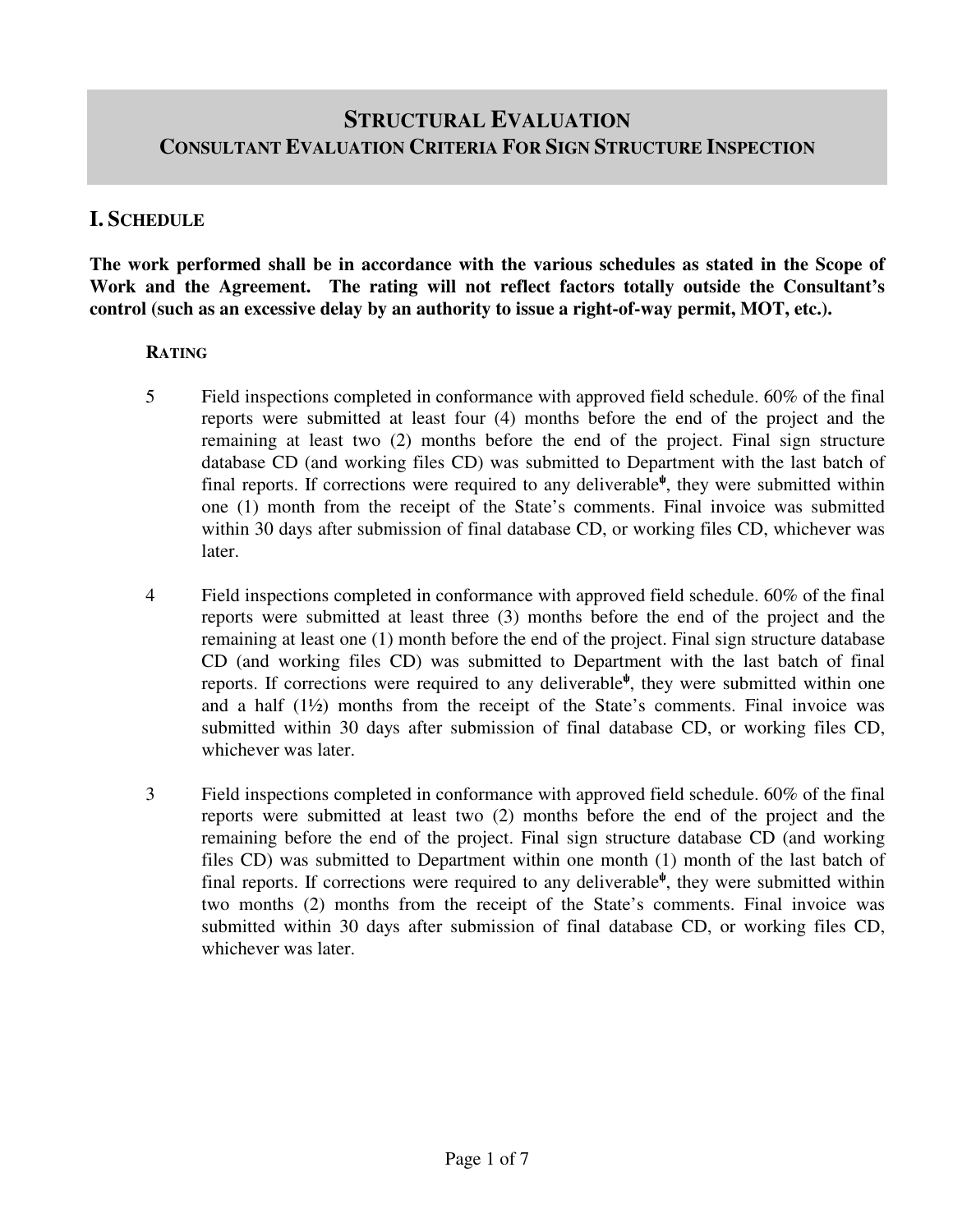- 2 Format reports submitted at least four (4) months before the end of the project. 60% of the final reports were submitted before the scheduled end of the project and the remaining within three (3) months after the scheduled end of the project. Final sign structure database CD (and working files CD) was submitted to Department within two (2) months of the last batch of final reports. If corrections were required to any deliverable $\psi$ , they were submitted within three (3) months from the receipt of the State's comments. Final invoice was submitted within 60 days after submission of final database CD, or working files CD, whichever was later.
- 1 Failure to meet the above criteria.
	- <sup>ψ</sup> Deliverables typically include: All Reports & Priority Letters, Working files CD (containing Word, CADD, Visio, etc.), Database CD (if applicable) and MPT/Equipment usage spreadsheet. (NOTE: If the only failure is to submit the Working Files CD, the maximum rating reduction shall be 1 rating point.)

# **WEIGHT OF CATEGORY 30%**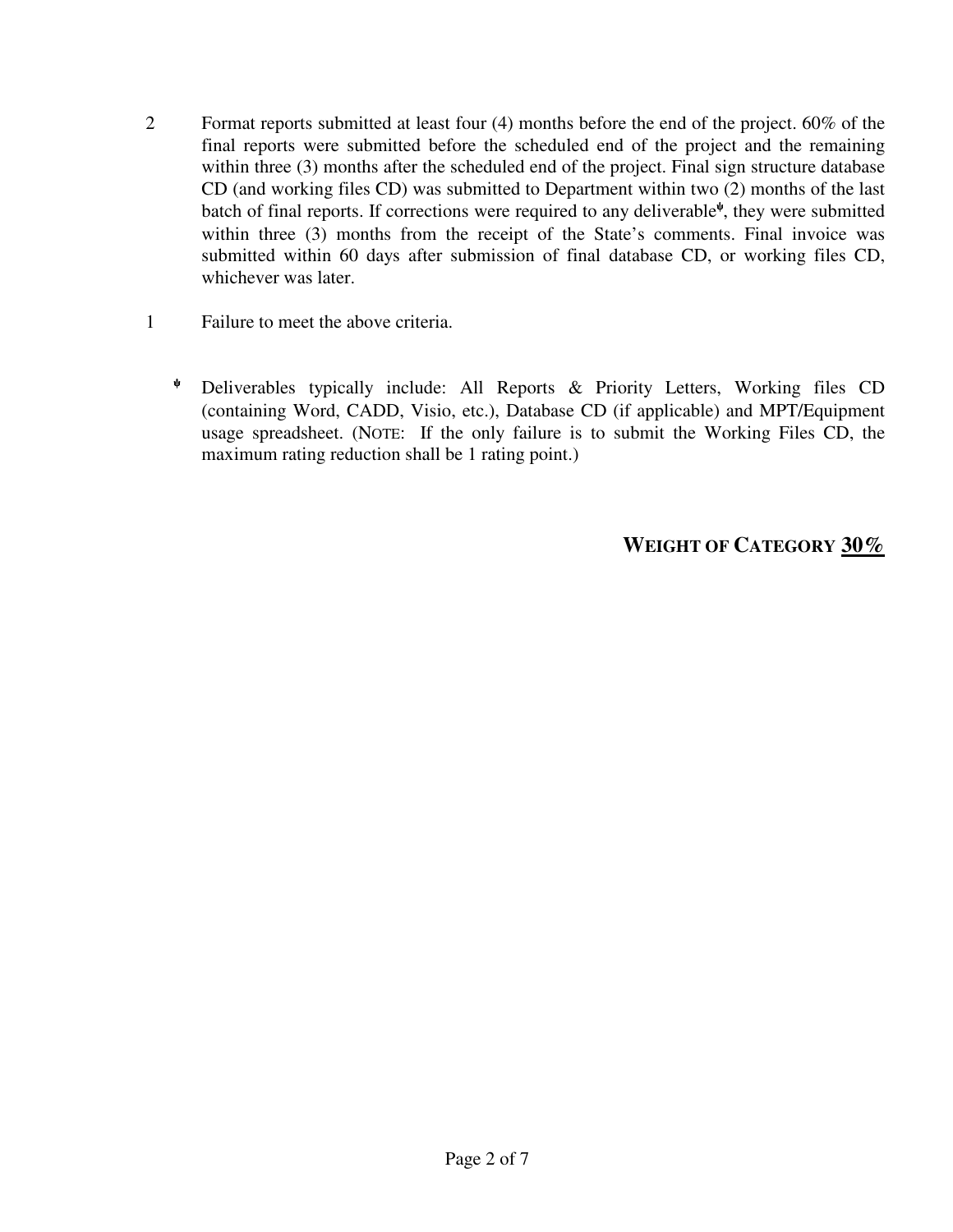## **II. OVERALL QUALITY (CONSULTANT ERRORS & OMISSIONS/CORRECTED WORK)**

**Based on the performance checklists, reports submitted shall not require changes due to inaccuracies in technical areas of the report, or consultant errors or omissions in the data fields of the report/database. Corrective work shall not require repeated submissions to the Department.** 

#### **RATING**

- 5 Documented errors and omissions did not exceed 4% based on the items<sup>†</sup> reviewed. No resubmission of the format or final reports was required. Any database errors were considered minor. CD was complete. All Priority E (Emergency) repairs were properly identified; we were notified by telephone, and letters written (and sent) within two (2) days of the inspection date. All Priority 1 repairs were properly identified and notification letters written (and sent) within one (1) week of inspection date. At least 50% of Priority 2 Repairs were properly identified and notification letters written within two (2) weeks.
- 4 Documented errors and omissions did not exceed 8% based on the items<sup>†</sup> reviewed. Resubmission of individual sheets of less than 10% of the final reports was required. Resubmission of no more than two (2) format reports was required. Any database errors were considered medium, requiring a clean-up resubmission. All Priority E repairs were properly identified; we were notified by telephone, and letters written (and sent) within one (1) week of inspection date. All Priority 1 repairs were properly identified and notification letters written (and sent) within two (2) weeks of inspection date.
- 3 Documented errors and omissions did not exceed 16% based on the items<sup>†</sup> reviewed. Resubmission of individual sheets of less than 20% of the final reports was required. Resubmission of no more than 5% of the final reports was required. Database was rejected and required a resubmission due to numerous defects. All Priority E repairs were properly identified; we were notified by telephone, and letters written (and sent) within two (2) weeks of inspection date.
- 2 Documented errors and omissions did not exceed 25% based on the items<sup>†</sup> reviewed. Resubmission of individual sheets of greater than 20% of the final reports was required. Resubmission of more than 5% of the final reports was required. Database was rejected and required multiple resubmissions due to numerous defects or Consultant not following. At least one Priority E repair was not properly identified, notified, or written as per scope of work.
- 1 Failure to achieve the above criteria, and/or a gross failure to perform the job correctly.

## **WEIGHT OF CATEGORY 50%**

**<sup>†</sup>** Documented errors and omissions scored using spreadsheet, based on CD and reports that were reviewed by in-house personnel. Documented errors and omissions for Format Reports have 80% reduction in the Deduction Points.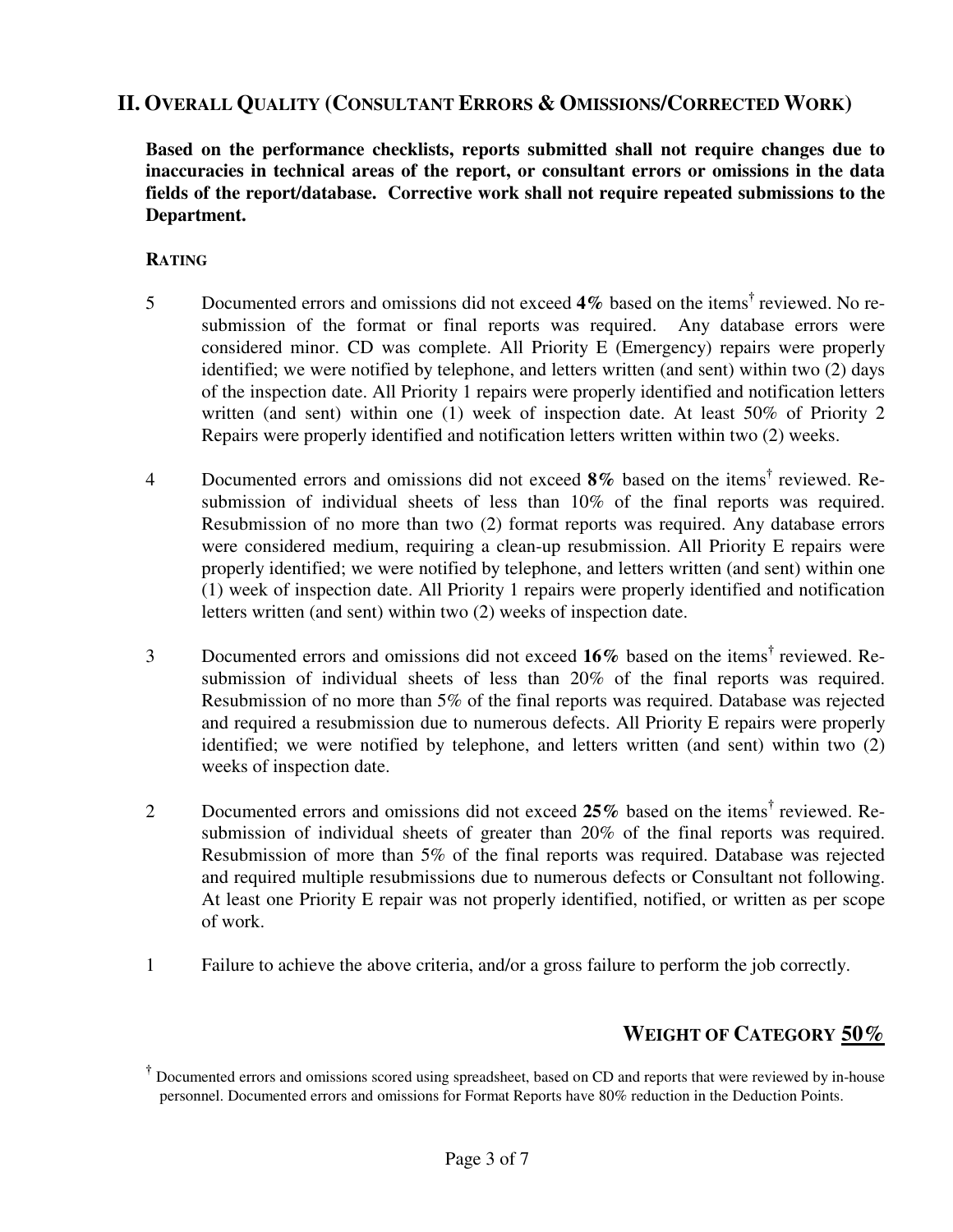# **III. PROJECT MANAGEMENT**

#### **Rates the overall project management; NOT the individual(s) serving in the position**

#### **The Consultant Project Management:**

- was organized and proficient with administrative, procedural and technical skills.
- performed the work of the project as required in the Scope of Services and as directed by the State Project Manager.
- supervised the progress of the work of his staff and that of his Sub-consultants.
- was proficient with verbal and written communication skills.
- was cooperative with the Department and/or joint operating agencies involved with the project.
- kept the State Project Manager advised of general matters and also identifies and worked to resolve problems that arise.
- was available for Department phone calls and meetings.
- received Department approval prior to making any changes to the Consultant Contract Management or team structure established through the Agreement.
- effectively managed Traffic Control and Special Equipment usage.

### **RATING**

- 5 Has met all of the above requirements. No improvement needed.
- 4 Above average performance, did not meet one of the above requirements.
- 3 Average performance, did not meet two of the above requirements.
- 2 Below average performance, did not meet three of the above requirements.
- 1 Did not meet three of the above requirements and/or a change of the Consultant Contract Management was required by the Department.

# **WEIGHT OF CATEGORY 20%**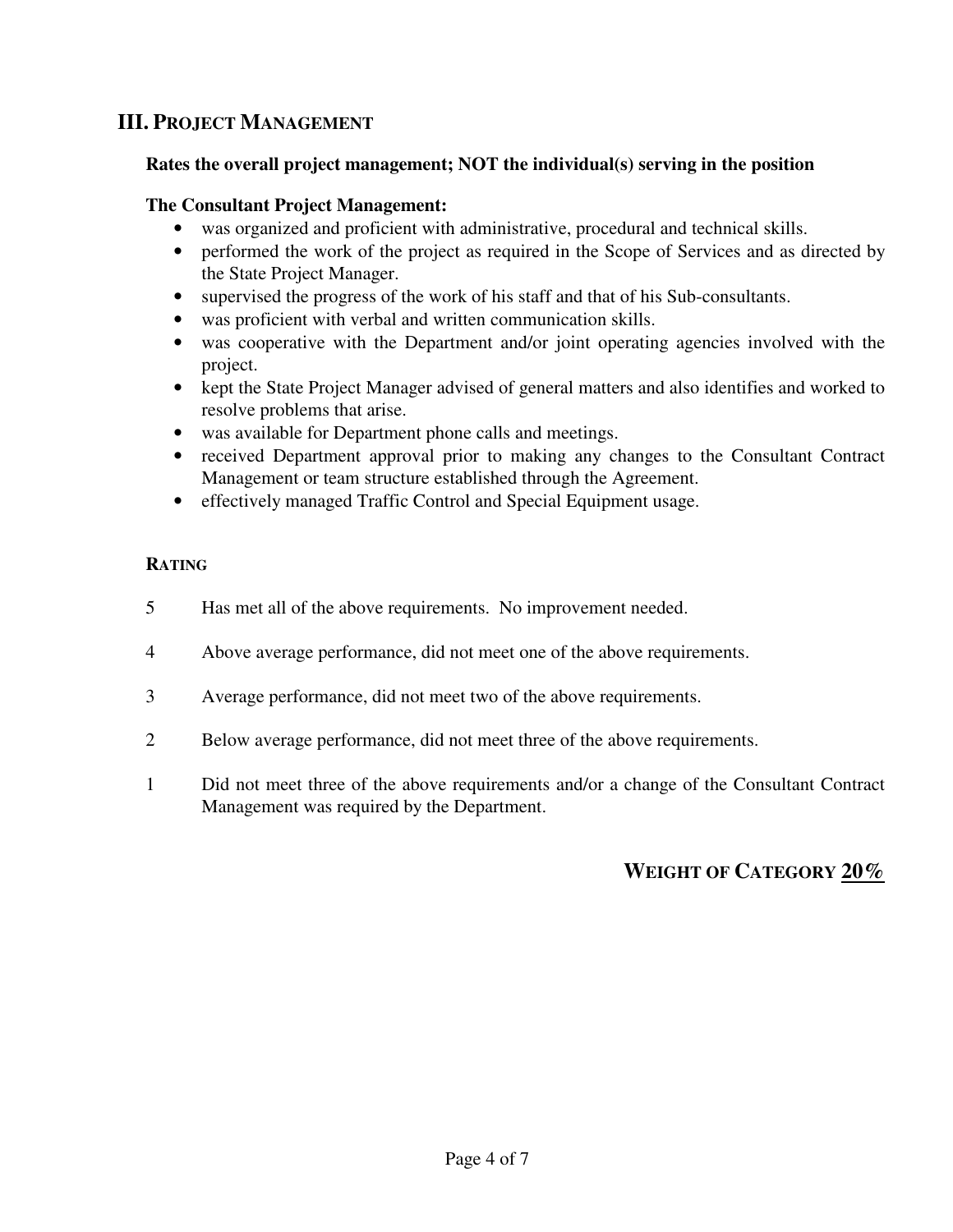# **STRUCTURAL EVALUATION SIGN STRUCTURE REPORT QUALITY CHECKLIST**

| CONSULTANT NAME                                                                                                                                                                                            |                                                                                         |                  |               |
|------------------------------------------------------------------------------------------------------------------------------------------------------------------------------------------------------------|-----------------------------------------------------------------------------------------|------------------|---------------|
|                                                                                                                                                                                                            |                                                                                         |                  |               |
| SIGN STRUCTURE NO.                                                                                                                                                                                         | DATE RECEIVED/STAMPED                                                                   |                  |               |
| $\Box$ FORMAT REPORT [DEDUCTIONS $\times$ 0.20]<br>$\Box$ PAGE(S) SUBSTITUTION REQUIRED<br>$\Box$<br><b>RESUBMISSION REQUIRED</b><br>THIS CHECKLIST IS USED FOR EACH SIGN STRUCTURE REPORT TO BE REVIEWED. |                                                                                         |                  |               |
|                                                                                                                                                                                                            | <b>DOCUMENTED ERRORS REPORT</b>                                                         | <b>WEIGHT</b>    | <b>DEDUCT</b> |
|                                                                                                                                                                                                            | <b>REPORTS</b> [50 POINTS]                                                              |                  |               |
| 1. Is Structure Name incorrect as per NJDOT Standards?                                                                                                                                                     |                                                                                         | $\mathbf{1}$     |               |
| 2. Is the Structure Number not correct?                                                                                                                                                                    |                                                                                         | 5                |               |
| 3. Is the Date Inspected incorrect?                                                                                                                                                                        |                                                                                         | $\boldsymbol{2}$ |               |
| 4. Is the Status of inspection not correctly shown as Final for a Final DB submission?                                                                                                                     |                                                                                         | $\overline{2}$   |               |
| 5. In the Overall Summary of Structure Condition:<br>general phrase that references the rest of the report)?                                                                                               | a. Is the reasoning behind the Overall Rating not stated HERE (not just some            | 1                |               |
| b. Is the actual structure condition not correctly reflected?                                                                                                                                              |                                                                                         | $\boldsymbol{2}$ |               |
| 6. Does Additional Comments area not includes (but is not limited to) any comments<br>concerning difficulty in inspecting any portion of the structure (buried areas, areas<br>behind noise walls, etc.)?  |                                                                                         | $\mathbf{1}$     |               |
| 7. Is New Jersey P.E. license number for certifying Engineer incorrect or incomplete?                                                                                                                      |                                                                                         | $\mathbf{1}$     |               |
| 8. Are all Signage sizes not shown?                                                                                                                                                                        |                                                                                         | $\mathbf{1}$     |               |
| 9. For Sign Structures where Plans (if found) were referenced in this cycle:<br>Designation field?                                                                                                         | a. Is the Plan Route or Section number not indicated in the Construction Contract       | 1                |               |
| Area field?                                                                                                                                                                                                | b. Is the CORRECT information not shown in the Design Based on Sign Design              | 1                |               |
| Type fields?                                                                                                                                                                                               | c. Are the EXACT material types not SPECIFIED in the Truss & Tower Material             | 1                |               |
| d. Is the Installation Year field is not completed?                                                                                                                                                        |                                                                                         | 1                |               |
| 10. Is any Component Ratings not completed?                                                                                                                                                                |                                                                                         | $\boldsymbol{2}$ |               |
| 11. Is any Deficiency not described (if nothing is missing "None")?                                                                                                                                        |                                                                                         | $\boldsymbol{2}$ |               |
| 12. Is any Priority Repair Ratings not completed?                                                                                                                                                          |                                                                                         | $\overline{2}$   |               |
| 13. Is any Priority Repair Recommendations not completed?                                                                                                                                                  |                                                                                         | $\boldsymbol{2}$ |               |
| 14. Is the Image of structure Elevation View missing any required information (including<br>$\mathbf{1}$<br>Structure Number)?                                                                             |                                                                                         |                  |               |
|                                                                                                                                                                                                            | 15. Is Image of Anchor Bolt UT missing a sketch that shows each anchor bolt location?   | 1                |               |
| 16. Is any Photo not clear?                                                                                                                                                                                |                                                                                         | 1                |               |
| 17. Is any Photo not referenced in the correct order in the Database?                                                                                                                                      |                                                                                         | $\boldsymbol{2}$ |               |
| 18. Is any required Image or Photo not present?                                                                                                                                                            |                                                                                         | 5                |               |
| 19. Where a detailed description is appropriate, is the detail not provided?                                                                                                                               |                                                                                         | $\boldsymbol{2}$ |               |
| per error]                                                                                                                                                                                                 | 20. Is all data present, complete and correct (not including above defects)? [Deduct -2 | 10               |               |
| <b>TOTAL REPORT DEDUCTIONS PER SIGN STRUCTURE</b><br>$=$                                                                                                                                                   |                                                                                         |                  |               |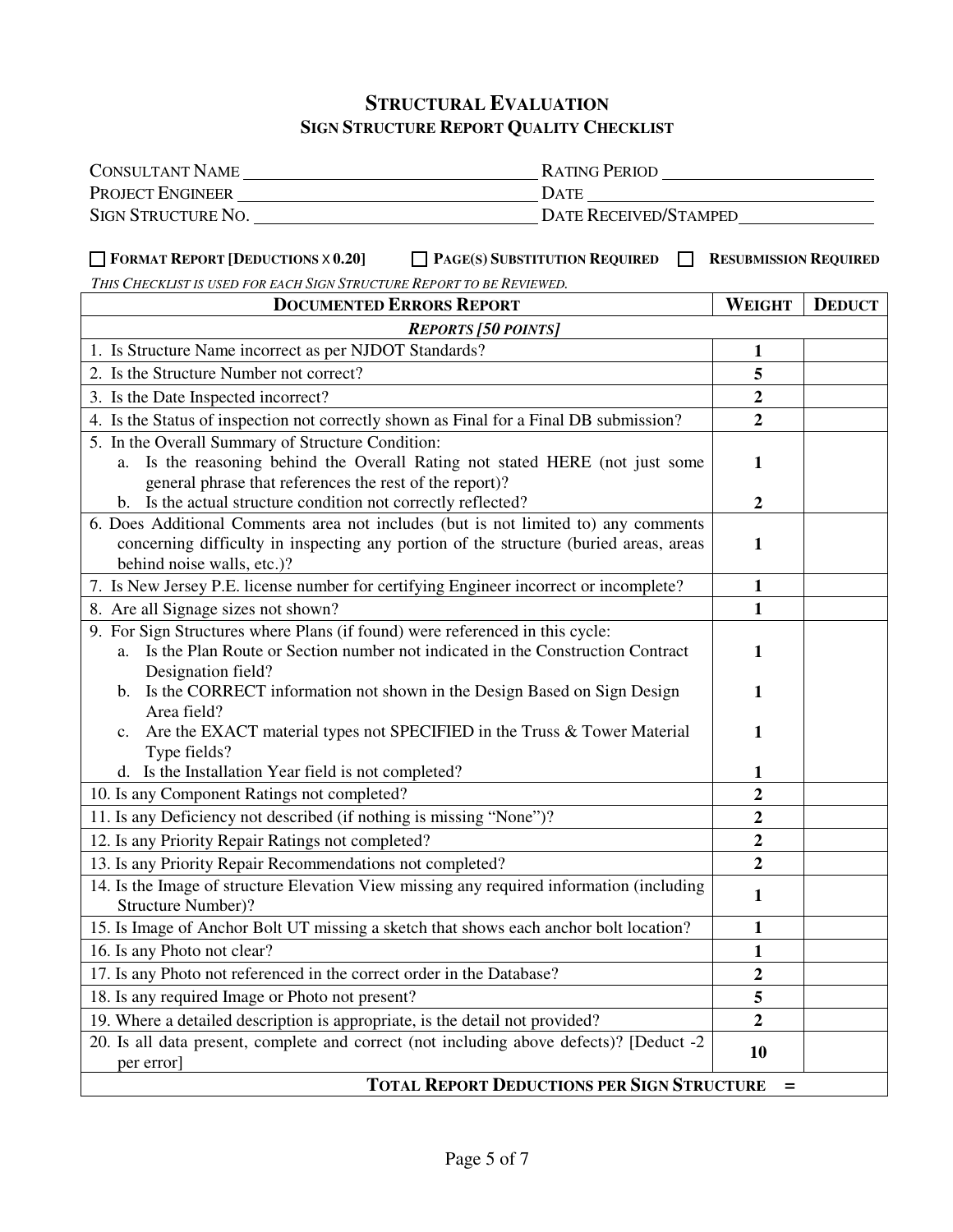### **STRUCTURAL EVALUATION SIGN STRUCTURE REPORT QUALITY SUMMARY FORM**

CONSULTANT NAME RATING PERIOD PROJECT ENGINEER DATE

| <b>REPORT ERRORS/OMISSIONS</b>                   |                  |                                                                                |                              |                  |                 |
|--------------------------------------------------|------------------|--------------------------------------------------------------------------------|------------------------------|------------------|-----------------|
| $\mathbf{1}$                                     | $\boldsymbol{2}$ | $\mathbf{3}$                                                                   | <b>4A</b>                    | 4B               | 4C              |
|                                                  |                  |                                                                                | <b>RESUBMISSION REQUIRED</b> |                  |                 |
| <b>SIGN</b><br><b>STRUCTURE</b><br><b>NUMBER</b> | IS THIS FORMAT?  | <b>DEDUCTION POINTS</b><br><b>FOR</b><br><b>FINAL OR FORMAT REPORT REVIEWS</b> | PAGE(S)                      | FORMAT<br>REPORT | REPORT<br>FINAL |
|                                                  |                  | (FORMAT REPORTS HAVE 80% REDUCTION IN                                          |                              |                  |                 |
|                                                  |                  | <b>THE DEDUCTION POINTS</b> )                                                  |                              |                  |                 |
|                                                  |                  |                                                                                |                              |                  |                 |
|                                                  |                  |                                                                                |                              |                  |                 |
|                                                  |                  |                                                                                |                              |                  |                 |
|                                                  |                  |                                                                                |                              |                  |                 |
|                                                  |                  |                                                                                |                              |                  |                 |
|                                                  |                  |                                                                                |                              |                  |                 |
|                                                  |                  |                                                                                |                              |                  |                 |
| $TOTAL =$                                        |                  |                                                                                |                              |                  |                 |
| <b>DEDUCTION POINTS =</b>                        |                  |                                                                                |                              |                  |                 |

| FORMULA                        |                                 |                                                                    |                           |  |
|--------------------------------|---------------------------------|--------------------------------------------------------------------|---------------------------|--|
|                                |                                 | <b>TOTAL REPORT REVIEW POINTS = TOTAL NUMBER IN COLUMN 1 X 50)</b> |                           |  |
|                                | <b>PERCENT REPORT ERRORS =</b>  | <b>TOTAL DEDUCTIONS POINTS IN COLUMNS 3</b>                        | $- x 100 = %$             |  |
|                                |                                 | <b>TOTAL REPORT REVIEW POINTS</b>                                  |                           |  |
|                                | <b>FORMULA "B"</b>              | <b>TOTAL NUMBER IN COLUMN 4A</b>                                   | $\frac{1}{100}$ x 100 = % |  |
|                                |                                 | <b>TOTAL NUMBER IN COLUMN 1</b>                                    |                           |  |
| <b>PERCENT FORMAT RESUB. =</b> |                                 | <b>TOTAL NUMBER OF STRUCTURES IN COLUMN 4B</b>                     | $X100 = \%$               |  |
|                                | <b>TOTAL NUMBER IN COLUMN 1</b> |                                                                    |                           |  |
|                                | <b>PERCENT FINAL RESUB. =</b>   | <b>TOTAL NUMBER OF STRUCTURES IN COLUMN 4C</b>                     | $X100 = \%$               |  |
|                                |                                 | <b>TOTAL NUMBER IN COLUMN 1</b>                                    |                           |  |
| NOTES <sup>.</sup>             |                                 |                                                                    |                           |  |

**NOTES:** 

**a. COLUMNS 1 THRU 4 ARE FROM THE INDIVIDUAL SIGN STRUCTURE REPORT QUALITY CHECKLIST.**

**b. FOR COLUMNS 2, 4A, 4B & 4C, CHECK IF APPLICABLE.**